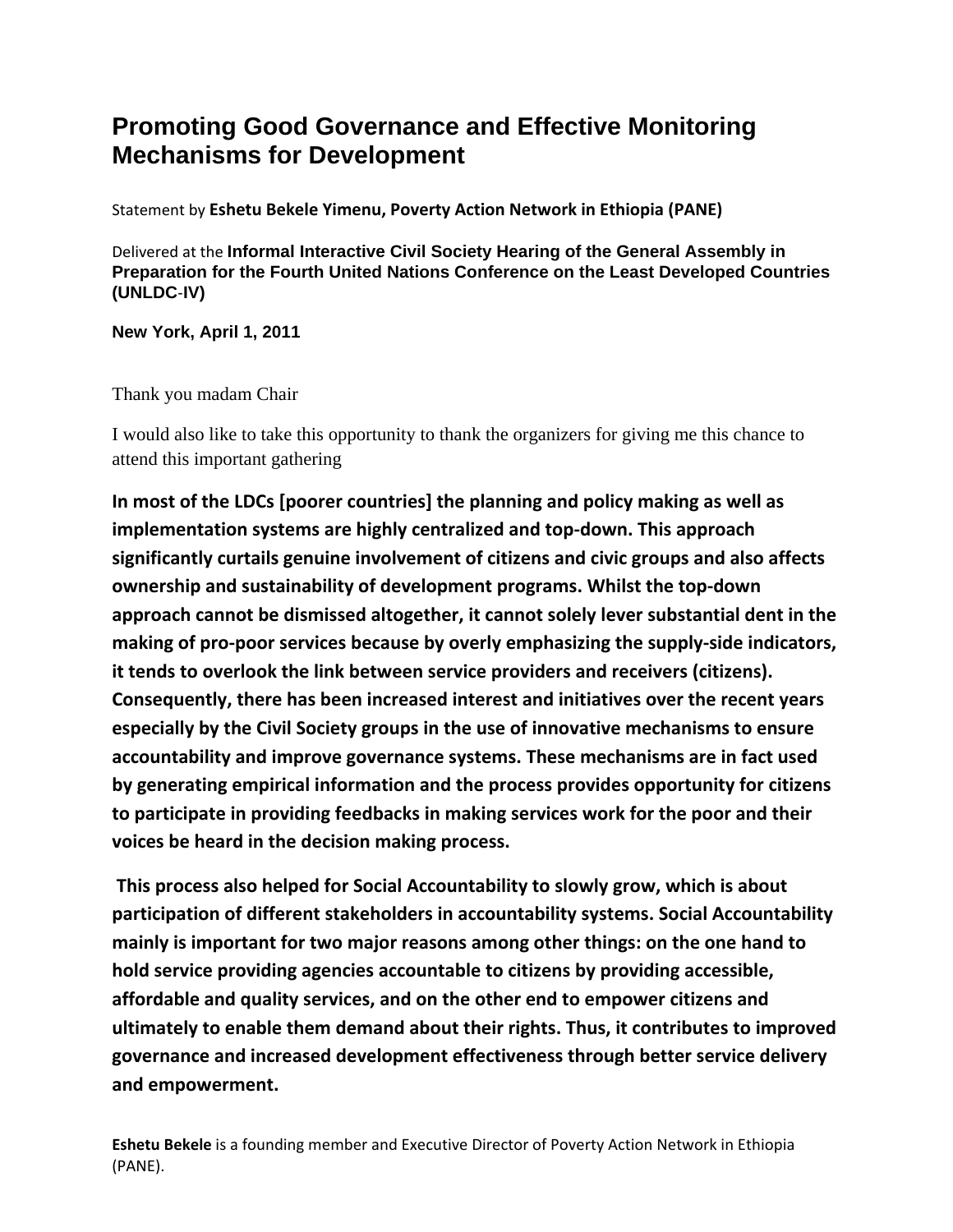**Civil Society Organizations (CSOs) play a critical role in building and introducing different Social Accountability mechanisms to realize these important objectives. A major pillar of Social Accountability is participation which is the process through which stakeholders' influence and share control over priority setting, policy making, resource allocations, and creating access to public services provisioning.** 

**Participation particularly in development, poverty reduction and governance processes is very important to ensure the long‐term sustainability of development of different programs in LDCs as this builds further ownership, enhance transparency and accountability. Doing this also further enhances effectiveness of development programs and polices which ultimately help in making basic services work for the poorer and marginalized people in these LDCs.** 

**There are a number of Social Accountability mechanisms that citizens, community groups, and CSOs can use to hold service providers and government officials accountable. These mechanisms mainly include, Citizens Report Card, Community Score Cards, Citizen Participation in public policy making, participatory planning and budgeting, public budget tracking citizen monitoring of public service delivery, lobbying, campaigning and advocacy, etc. This means in short by using different accountability mechanisms that involves participation of citizens in the process of managing public resources we can empower citizens and ensure good governance in LDCs which are corner stones for poverty reduction and enhancing sustainable development.**

## **In general, Social Accountability means gathering, analyzing and disseminating information, mobilizing public support and advocating and negotiating for change.**

**To sum up, Social Accountability mechanisms are mainly applied in:**

- **a) Identifying areas of improvements and/mobilizing entry points;**
- **b) Gathering information through different techniques (to engage with evidences and demand for changes);**
- **c) Holding different debates/dialogues and disseminating results;**
- **d) Building alliances and supports through lobbying and campaigns to have common voices;**
- **e) Negotiating for changes through interface meetings and forums (b/n service providers and receivers); and**